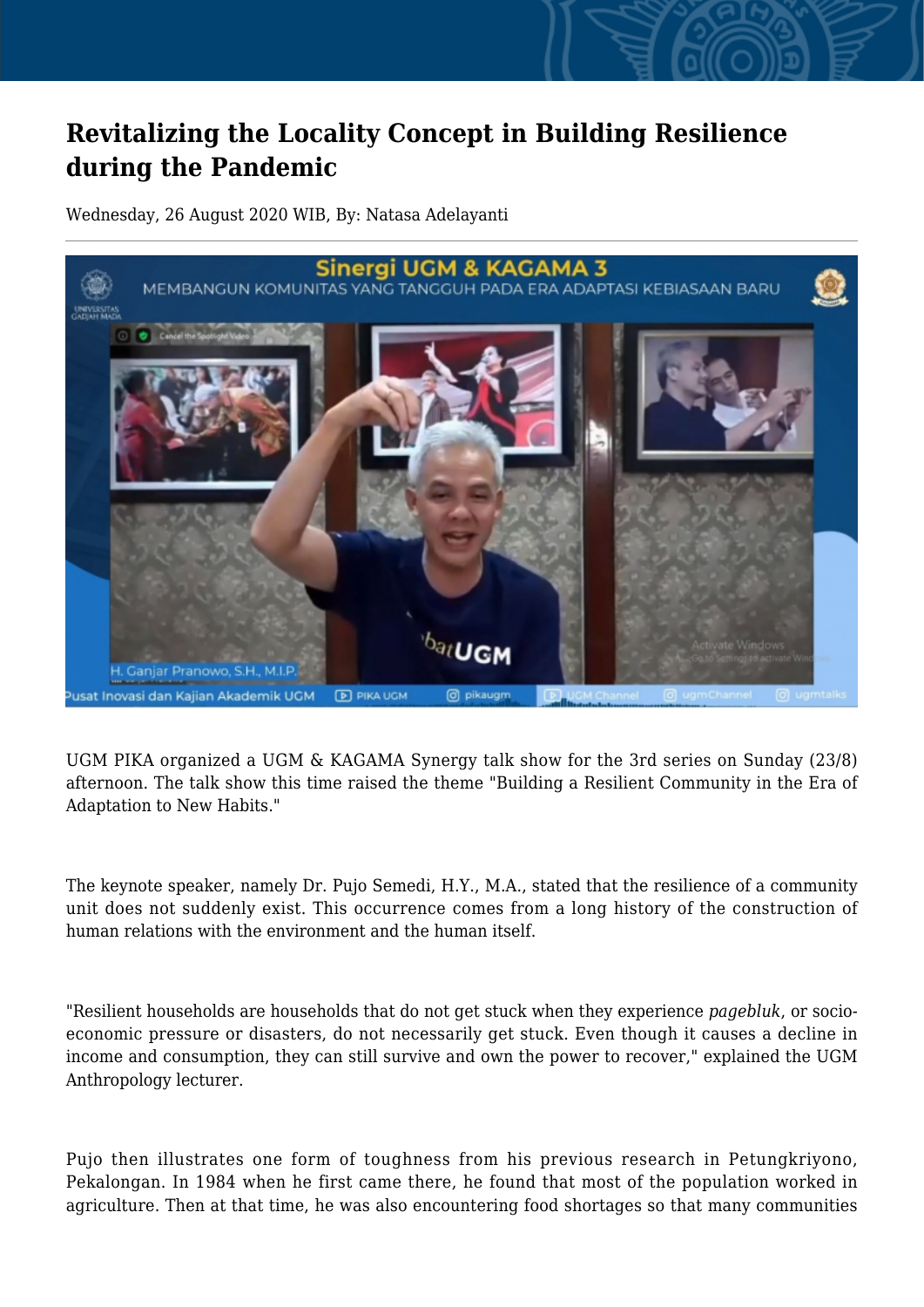harvested rice rash because it ran out of food. They also use other plants such as tales, gembili, and canna as emergency food.

Pujo also highlighted that most people at his age had many stepchildren. Specifically, he mentioned it was normal to marry more than once there. In that decade, he explained the household survival rate reached 30 percent of 100 marriages, a third of whom were divorced. According to him, that was the description of the farmer household's resilience in Petungkriyono.

Pujo explained that this number started to increase when people began to adopt cattle raising. This result is in response to the increase in people's purchasing power and consumption since the early 1980s. At the same time, he said that farmers also started to adopt superior seeds with abundant yields. Road paving from Doro to Petungkriyono is also an enhancing factor because it opens for people to work in the city, precisely in the service and industrial sectors.

"When he returned in the 2000s, Pentungkriyono's household economic pattern had changed. The economy, which was formerly supported by a single source in cultivating food and vegetable crops, is now the fork economy of telu (three pillars). The three are cultivating food crops, raising cattle, and working in the industrial and service sectors," he explained.

Pujo said that this economic pattern had succeeded in changing the village's reputation from initially retarded to be well-off. The villagers now live in walled houses with clean tiled floors, tin roofs, have televisions, rice cookers, gadgets, motorbikes, and each home has its bathroom and toilet.

Besides, based on 2014 data, the divorce rate in Petungkriyono is lower than 40 years ago. Based on the data, from 129 marriages, there were 24 divorces, so the figure was around 18.6 percent. This data indicates that the survival rate of the household is higher now.

Pujo explained that socio-economic resilience in Petung was not only touched by ecological and economic relations, but also by political-economic associations. It is in the form of social concepts and initiatives to determine who has rights over whom, what resources, how much it costs, and how the practice is. The idea is *brayan* and *sakpada-pada*.

"*Brayan* is a concept where every citizen has a similar social right to enjoy what other citizens can enjoy. The application is by raising cows or a profit-sharing system to care for cows between neighbors. Meanwhile, *sakpada-pada* is a view of social and political position, which is considered equal among fellow citizens. If there were a difference in position, it would only last temporarily. This condition happened in the choice of the head of the village," he explained.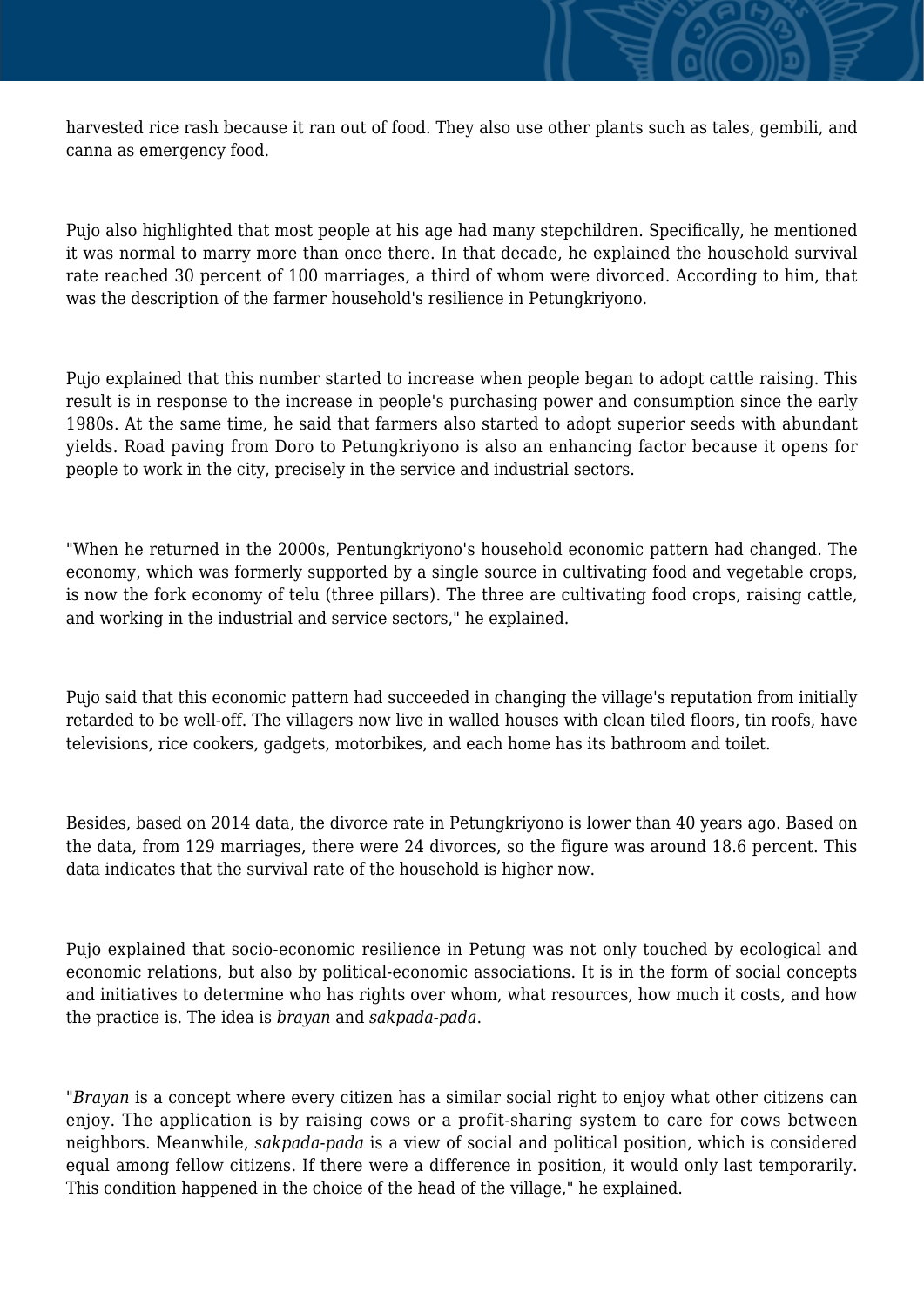These two concepts function to prevent the accumulation of political-economic power in one citizen and make other citizens lose access to the factors of production and the arena of speech (determining what is necessary, what is good for the lives of the multitude). Thus, it can build their socio-economic resilience.

Furthermore, Pujo stated that in the current pandemic condition. He had asked the residents in Petungkriyono about the circumstances, but it turned out that they had experienced difficulties. That's because they can't work for a while. However, after Eid, they returned to work, and conditions returned to normal.

Therefore, Pujo stated that the lessons from Petungkriyono could also be applied in other regions to increase socio-economic resilience. "The atmosphere and citizens' ability to prevent the accumulation of power should be maintained and emulated. The concept of brayan sakpada-pada is a form of a simple expression from our five Pancasila precepts about social justice. The two lessons may be able to build the social and economic resilience of the little people, both in normal and pandemic conditions," he ordered.

Ganjar Pranowo, the Governor of Central Java, also confirmed Pujo's explanation. In dealing with this pandemic in Central Java, he also found many local ideas when conducting surveys in some areas. Finally, he said that he found an idea with a local nuance, namely, Jogo Tonggo.

"We could find a point between top-down and bottom-up policymaking with the help of local community leaders through Jogo Tonggo. If it is difficult to manage it, it will empower people to remind each other. Even though it doesn't run well in all areas, we still encourage it to recover it," explained the Head of PP KAGAMA.

Finally, Ganjar stated that if we cannot control something in unison based on his experience, we can still run the essential point, which is locality-based creation and innovation. That, according to him, includes innovations from KAGAMA friends, such as canthelan and sonjo. Such ideas are what he thinks we must strengthen.

"This pandemic will not just end here. It might be possible to reappear. However, a pandemic is a valuable lesson for all of us because the pandemic has become a significant research site and a place for various parties to reorganize on a large scale," Ganjar concluded.

Author: Hakam Translator: Natasa A